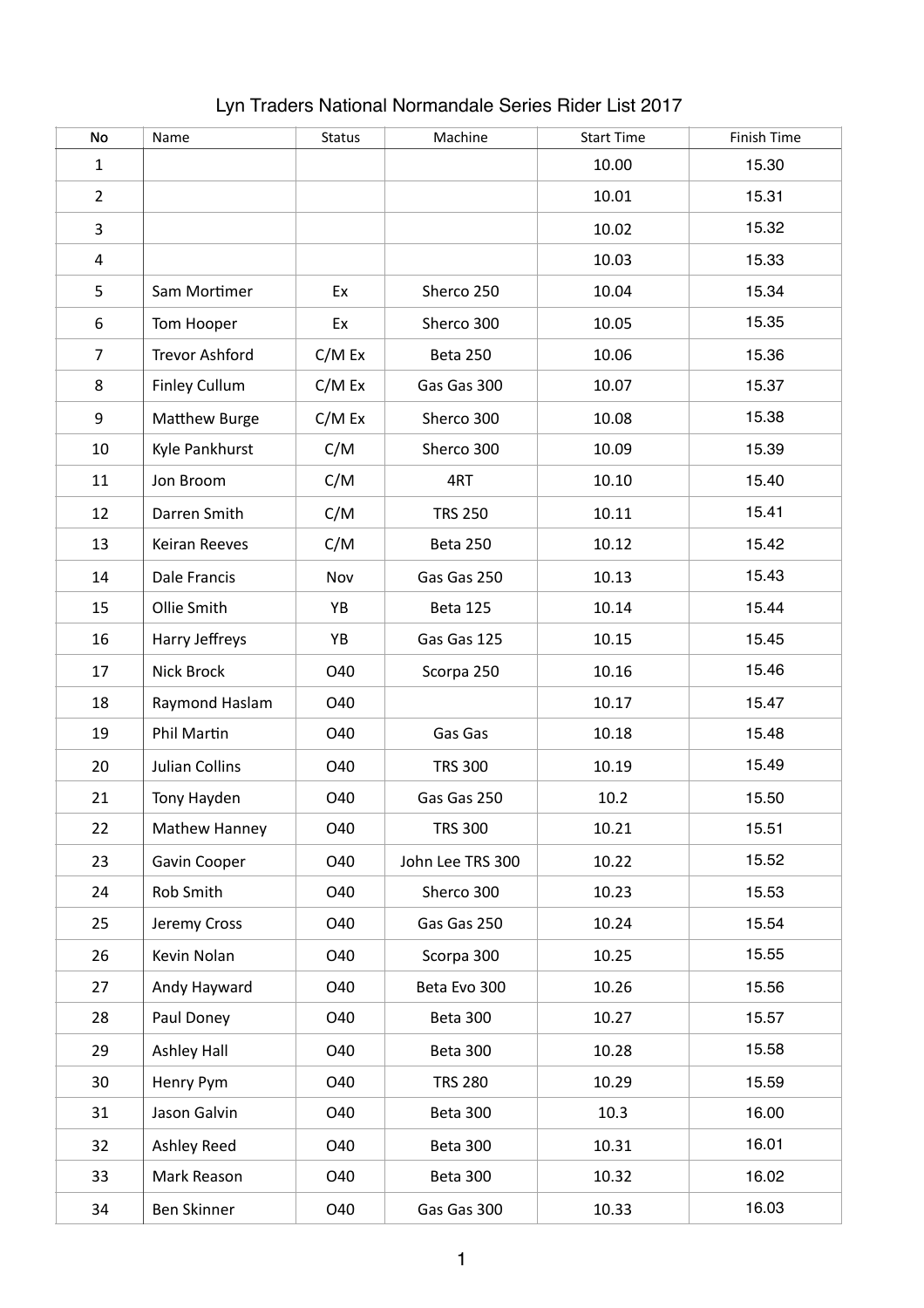| No | Name                   | <b>Status</b> | Machine         | <b>Start Time</b> | Finish Time |
|----|------------------------|---------------|-----------------|-------------------|-------------|
| 35 | Craig Comer            | O40           | Beta 300        | 10.34             | 16.04       |
| 36 | Marcus Faulkner        | O40           | Gas Gas         | 10.35             | 16.05       |
| 37 | Ian Wakeford           | O40           | Gas Gas         | 10.36             | 16.06       |
| 38 | <b>Barry Roads</b>     | O40           | Gas Gas         | 10.37             | 16.07       |
| 39 | Mick Thompson          | O40           | <b>TRS 250</b>  | 10.38             | 16.08       |
| 40 | Chris Koch             | O40           | Montesa 260     | 10.39             | 16.09       |
| 41 | Ian Baker              | O50           | Yamaha 175      | 10.4              | 16.10       |
| 42 | <b>Tim Hellier</b>     | <b>O50</b>    | Gas Gas 250     | 10.41             | 16.11       |
| 43 | <b>Richard Elliott</b> | <b>O50</b>    | Jotagas 300     | 10.42             | 16.12       |
| 44 | <b>Gary Hind</b>       | O50           | Gas Gas 300     | 10.43             | 16.13       |
| 45 | <b>Shaun Francis</b>   | <b>O50</b>    | Jotagas 250     | 10.44             | 16.14       |
| 46 | <b>Martin Bartlett</b> | O50           | Sherco 300      | 10.45             | 16.15       |
| 47 | Simon Sheridan         | O50           | Montesa 315 250 | 10.46             | 16.16       |
| 48 | Dave Price             | O50           | Sherco 250      | 10.47             | 16.17       |
| 49 | Paul Rogers            | O50           |                 | 10.48             | 16.18       |
| 50 | Andrew Burnett         | <b>O50</b>    | Sherco 300      | 10.49             | 16.19       |
| 51 | Simon Thornhill        | O50           | Scorpa 250      | 10.5              | 16.20       |
| 52 | lan Watts              | <b>O50</b>    | Beta 300        | 10.51             | 16.21       |
| 53 | David Sherlock         | O50           | Gas Gas 300     | 10.52             | 16.22       |
| 54 | Melvin Burge           | <b>O50</b>    | Sherco 250      | 10.53             | 16.23       |
| 55 | Shamus Doohan          | <b>O50</b>    |                 | 10.54             | 16.24       |
| 56 | Mike Champion          | 050           | Gas Gas 280     | 10.55             | 16.25       |
| 57 | Clive Charleton        | <b>O50</b>    | Beta            | 10.56             | 16.26       |
| 58 | David Richards         | <b>O50</b>    | <b>TRS 250</b>  | 10.57             | 16.27       |
| 59 | John Oliver            | <b>O50</b>    | <b>TRS 250</b>  | 10.58             | 16.28       |
| 60 | Chris Guppy            | <b>O50</b>    | Scorpa 300      | 10.59             | 16.29       |
| 61 | David Burrows          | 050           | Gas Gas 300     | 11                | 16.30       |
| 62 | Graham Mackie          | 050           | Beta 250        | 11.01             | 16.31       |
| 63 | Neil Mackie            | <b>O50</b>    | Gas Gas 250     | 11.02             | 16.32       |
| 64 | Colin Allsop           | O50           | Scorpa 300      | 11.03             | 16.33       |
| 65 | James Lamin            | 050           | Montesa 260     | 11.04             | 16.34       |
| 66 | Julian Page            | <b>O50</b>    | Beta 300        | 11.05             | 16.35       |
| 67 | Andrew Earnshaw        | O50           | <b>TRS 250</b>  | 11.06             | 16.36       |
| 68 | <b>Steve Forrest</b>   | O50           |                 | 11.07             | 16.37       |
| 69 | Darren Phypers         | 050           | <b>TRS 250</b>  | 11.08             | 16.38       |